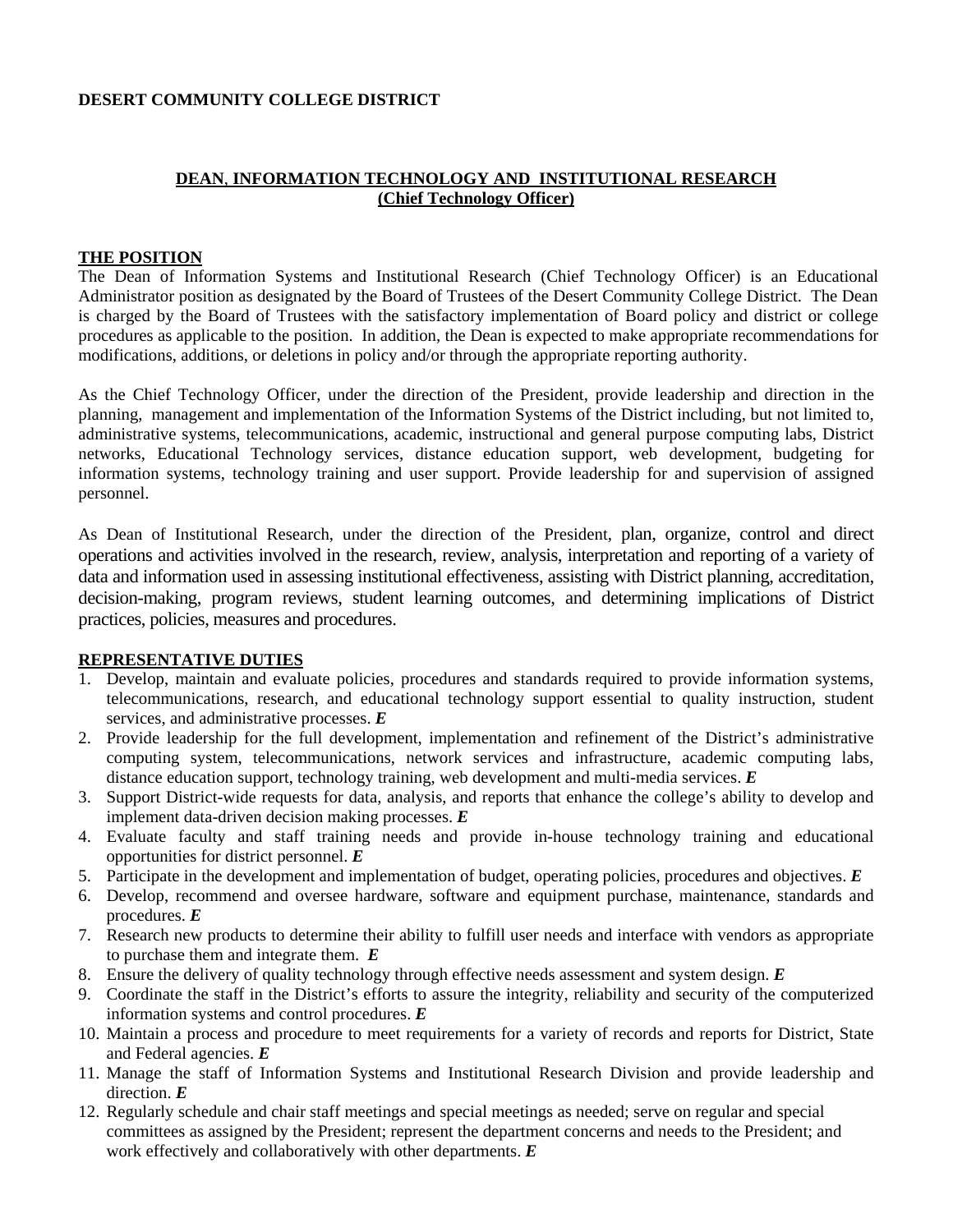#### **Dean, Information Systems and Educational Technology Institutional Research Page 2**

- 13. Represent Information Systems and Institutional Research on appropriate District, Regional and State committees. *E*
- 14. Serve as a member of the President's administrative committee. *E*
- 15. Develop technology plan, annual research agenda, annual goals and objectives for planning and evaluation purposes and operational efficiency. *E*
- 16. Serve on College Planning Council; collaborate with Council members and others in reviewing, interpreting and determining implications of various College practices and measures of institutional effectiveness; coordinate and participate in the development and analysis of related data. *E*
- 17. Provide technical information and assistance to the President regarding institutional assessment, research and planning activities, needs and issues; assist in the formulation and development of policies, procedures and programs. *E*
- 18. Perform other duties and responsibilities as assigned

# **REQUIRED PROFICIENCIES**

Knowledge, experience and abilities to perform the above listed responsibilities and functions in an efficient, effective and harmonious manner.

### **KNOWLEDGE AND ABILITIES**

Possess strong technical knowledge and familiarity with the latest developments in advance technologies and information systems in higher education; project management techniques in information systems; principles and methods of computer operations systems software, computer programming networking, systems analysis and design; data collection and analysis; educational reporting systems; budget compilation and analysis; knowledge of management techniques and accepted practices, including supervision, training and evaluation; and development of surveys and operation of focus groups. Function in a variety of computing environments; articulate and implement a vision and unified direction for use of information technology and research in a community college; demonstrate excellent budgetary and management skills, including interpersonal and collaborative skills; communicate effectively both orally and in writing; build and supervise a team; establish and maintain productive working relationships with an ethnically diverse group of administrators, staff and students; exhibit a commitment to quality and client-oriented service.

# **MINIMUM QUALIFICATIONS:**

The Desert Community College District has established the following hiring criteria for all educational administrative positions:

Minimum qualifications for service as an Educational Administrator shall be both of the following in accordance with Title 5 section 53420:

- Possession of a master's degree in Computer Science, Information Technology, Business Administration with a specialization in Information Systems; or related field; and
- One year of formal training, internship, or leadership experience reasonably related to the administrator's administrative assignment.

# **LICENSES AND OTHER REQUIREMENTS**

Valid California driver's license and must have an acceptable driving record and current vehicle insurance meeting State of California requirements.

# **WORKING CONDITIONS**

Environment: Office environment. Constant interruptions. Driving a vehicle to conduct work as necessary. Requires some evening and weekend responsibility.

# **EMPLOYMENT STATUS**

Educational Administrator

*E:* Essential functions of the job.